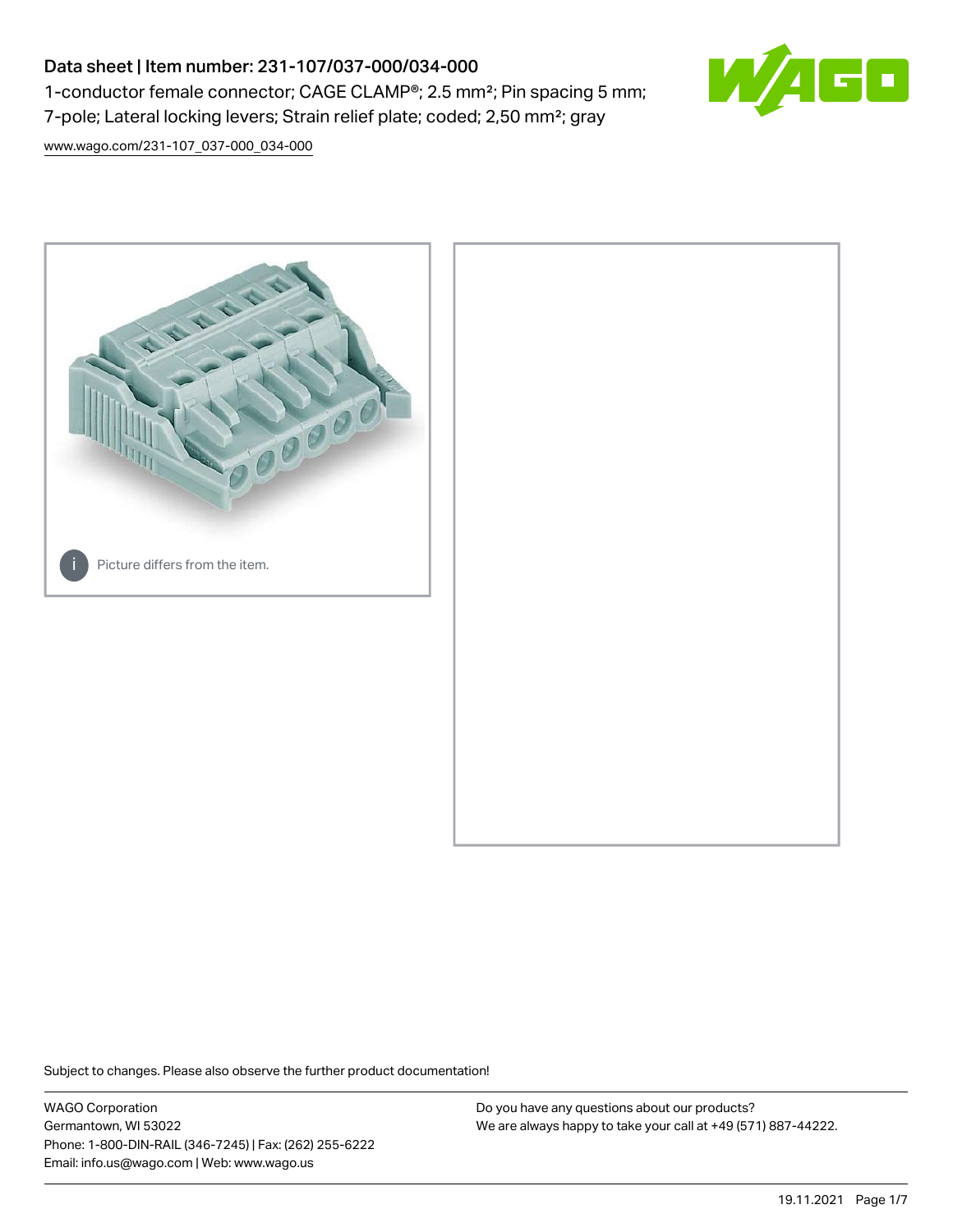

Dimensions in mm

L = pole no. x pin spacing

2- to 3-pole female connectors – one latch only

#### Item description

- **Universal connection for all conductor types**
- Easy cable pre-assembly and on-unit wiring via vertical and horizontal CAGE CLAMP<sup>®</sup> actuation  $\blacksquare$
- $\blacksquare$ Integrated test ports
- $\blacksquare$ With coding fingers

Subject to changes. Please also observe the further product documentation! Data

WAGO Corporation Germantown, WI 53022 Phone: 1-800-DIN-RAIL (346-7245) | Fax: (262) 255-6222 Email: info.us@wago.com | Web: www.wago.us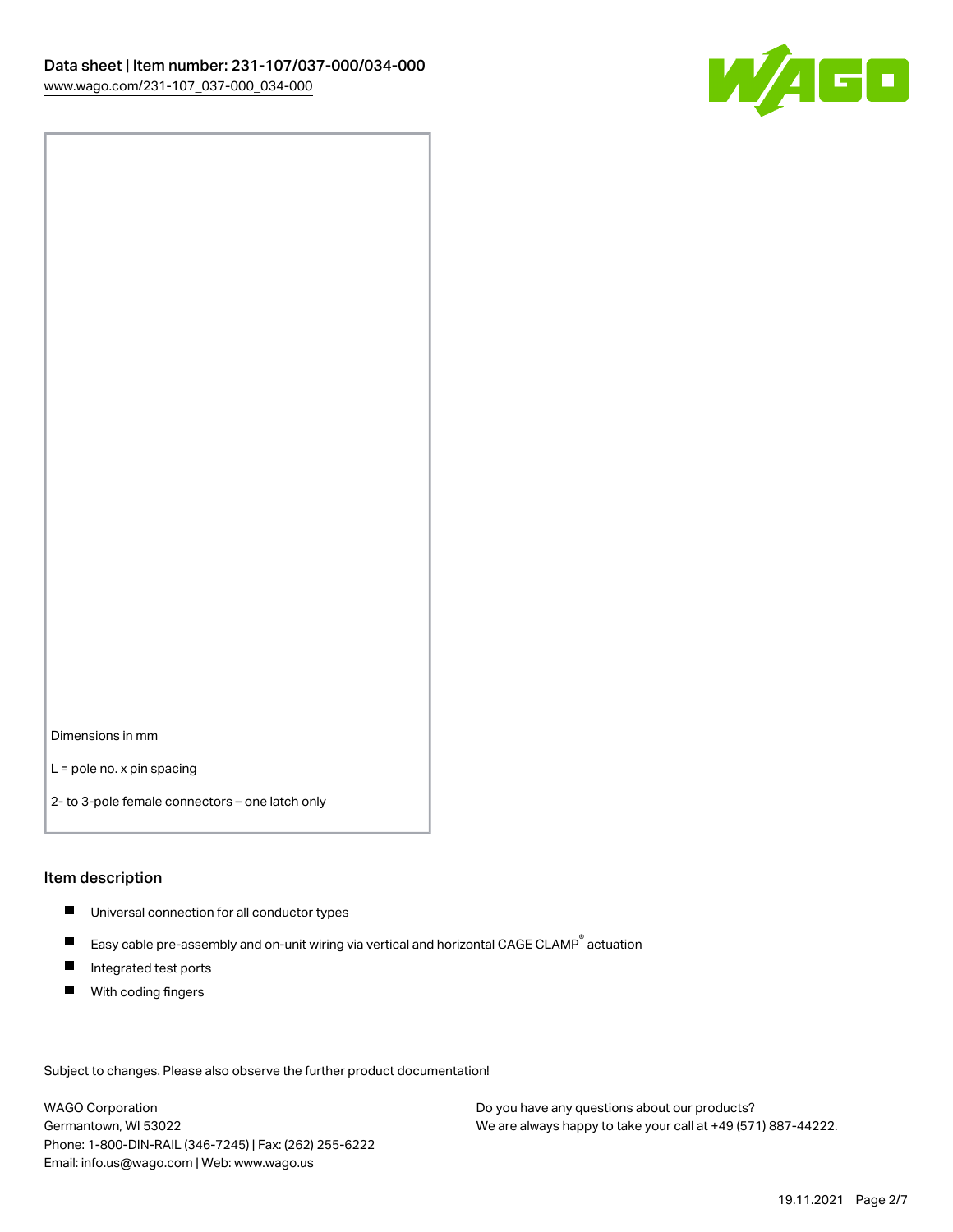

# Data

| Safety information 1 | The MCS-MULTI CONNECTION SYSTEM includes connectors<br>without breaking capacity in accordance with DIN EN 61984. When<br>used as intended, these connectors must not be connected<br>/disconnected when live or under load. The circuit design should<br>ensure header pins, which can be touched, are not live when<br>unmated. |
|----------------------|-----------------------------------------------------------------------------------------------------------------------------------------------------------------------------------------------------------------------------------------------------------------------------------------------------------------------------------|
| Variants:            | Gold-plated or partially gold-plated contact surfaces<br>Other versions (or variants) can be requested from WAGO Sales or<br>configured at https://configurator.wago.com/                                                                                                                                                         |

## Connection data

## Connection 1

| Connection technology                             | CAGE CLAMP <sup>®</sup>                |
|---------------------------------------------------|----------------------------------------|
| Actuation type                                    | Operating tool                         |
| Solid conductor                                   | $0.082.5$ mm <sup>2</sup> / 28  12 AWG |
| Fine-stranded conductor                           | $0.082.5$ mm <sup>2</sup> / 28  12 AWG |
| Fine-stranded conductor; with insulated ferrule   | $0.251.5$ mm <sup>2</sup>              |
| Fine-stranded conductor; with uninsulated ferrule | $0.252.5$ mm <sup>2</sup>              |
| Strip length                                      | $89$ mm / 0.31  0.35 inch              |
| Number of poles                                   |                                        |
| Conductor entry direction to mating direction     | 0°                                     |

# Approvals / Certificates

### Country specific Approvals

| Logo                       | Approval                               | <b>Additional Approval Text</b> | Certificate<br>name |
|----------------------------|----------------------------------------|---------------------------------|---------------------|
| Æ<br>$\tilde{\phantom{a}}$ | <b>CSA</b><br>DEKRA Certification B.V. | C <sub>22.2</sub>               | 1466354             |

#### Ship Approvals

| Logo                     | Approval                                  | <b>Additional Approval Text</b> | Certificate<br>name               |
|--------------------------|-------------------------------------------|---------------------------------|-----------------------------------|
| ABS<br><b>CONTRACTOR</b> | <b>ABS</b><br>American Bureau of Shipping | $\overline{\phantom{0}}$        | $19-$<br>HG1869876-<br><b>PDA</b> |

Subject to changes. Please also observe the further product documentation!

| <b>WAGO Corporation</b>                                | Do you have any questions about our products?                 |  |
|--------------------------------------------------------|---------------------------------------------------------------|--|
| Germantown, WI 53022                                   | We are always happy to take your call at +49 (571) 887-44222. |  |
| Phone: 1-800-DIN-RAIL (346-7245)   Fax: (262) 255-6222 |                                                               |  |
| Email: info.us@wago.com   Web: www.wago.us             |                                                               |  |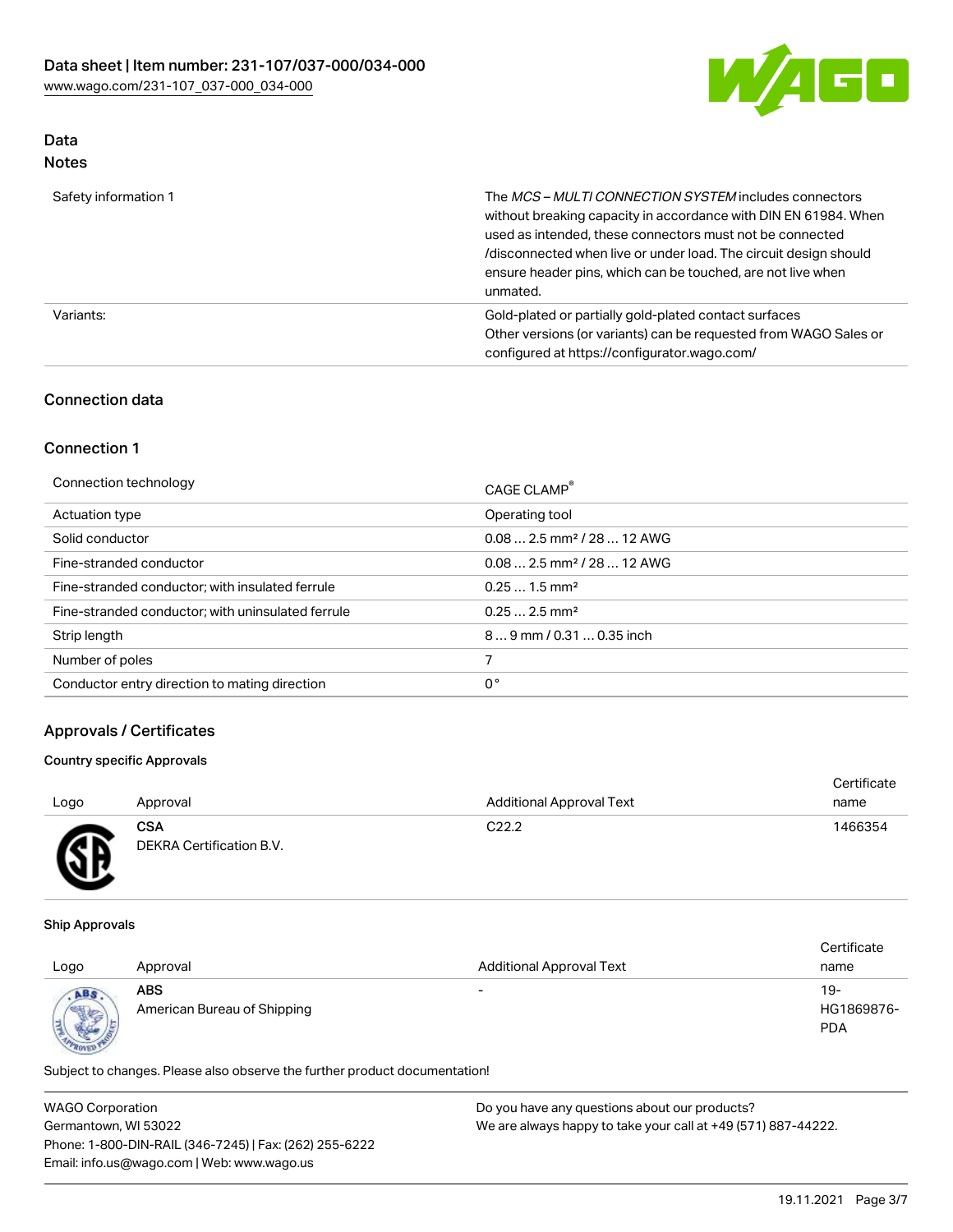

#### UL-Approvals

| Logo    | Approval                             | <b>Additional Approval Text</b> | Certificate<br>name |
|---------|--------------------------------------|---------------------------------|---------------------|
| J<br>₩₩ | UR<br>Underwriters Laboratories Inc. | <b>UL 1977</b>                  | E45171              |

#### Counterpart

| <b>Downloads</b><br><b>Documentation</b> |                                                                                                                |  |                              |  |  |
|------------------------------------------|----------------------------------------------------------------------------------------------------------------|--|------------------------------|--|--|
|                                          | Item no.231-437/001-000<br>Male header; 7-pole; THT; 1.0 x 1.0 mm solder pin; angled; pin spacing 5 mm; gray   |  | www.wago.com/231-437/001-000 |  |  |
|                                          | Item no.231-137/001-000<br>Male header; 7-pole; THT; 1.0 x 1.0 mm solder pin; straight; pin spacing 5 mm; gray |  | www.wago.com/231-137/001-000 |  |  |
| 0000                                     | Item no.231-607<br>Male connector; 7-pole; Pin spacing 5 mm; gray                                              |  | www.wago.com/231-607         |  |  |

### Installation Notes

Subject to changes. Please also observe the further product documentation!

WAGO Corporation Germantown, WI 53022 Phone: 1-800-DIN-RAIL (346-7245) | Fax: (262) 255-6222 Email: info.us@wago.com | Web: www.wago.us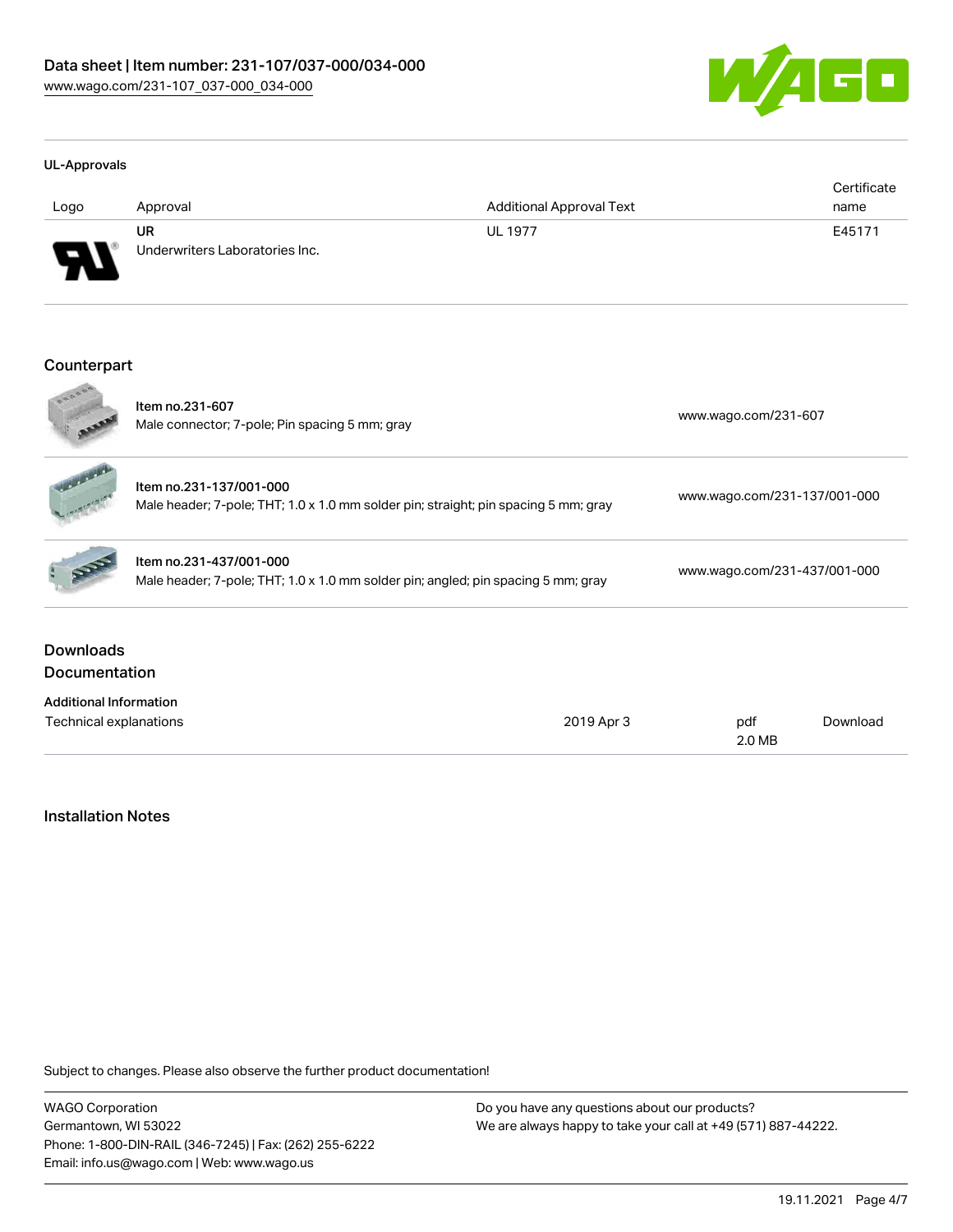



Inserting a conductor via 3.5 mm screwdriver – CAGE CLAMP® actuation parallel to conductor entry.



Inserting a conductor via 3.5 mm screwdriver – CAGE CLAMP® actuation perpendicular to conductor entry.



Inserting a conductor into CAGE CLAMP® unit via operating lever (231-291).



Inserting a conductor via operating tool.



Coding a female connector by removing coding finger(s).

Subject to changes. Please also observe the further product documentation!

WAGO Corporation Germantown, WI 53022 Phone: 1-800-DIN-RAIL (346-7245) | Fax: (262) 255-6222 Email: info.us@wago.com | Web: www.wago.us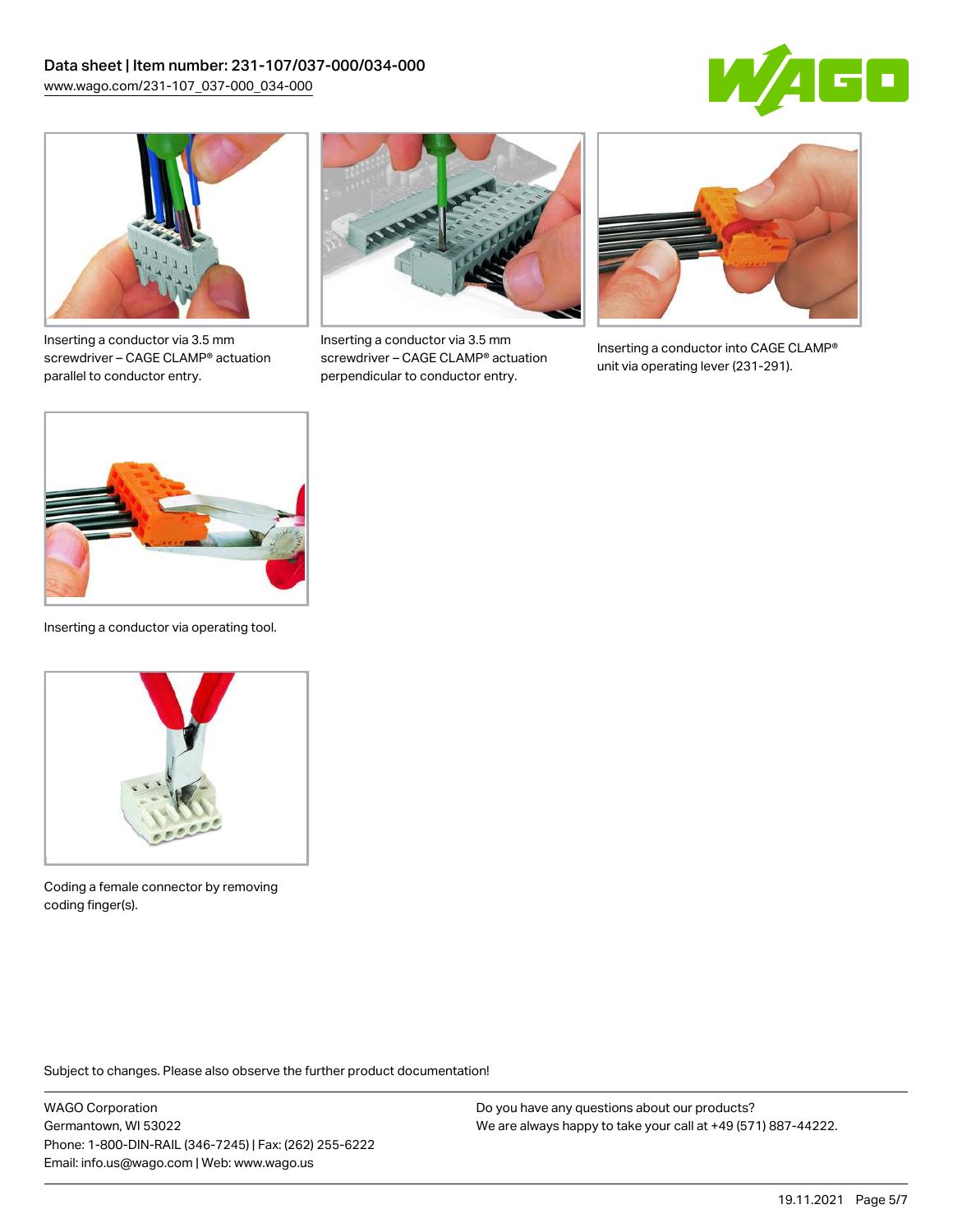



Testing – female connector with CAGE CLAMP®

Integrated test ports for testing perpendicular to conductor entry via 2 or 2.3 mm Ø test plug

Installation



Male connector with strain relief plate



Strain relief housing shown with a male connector equipped with CAGE CLAMP®



Labeling via direct marking or self-adhesive strips.

Subject to changes. Please also observe the further product documentation! Product family

WAGO Corporation Germantown, WI 53022 Phone: 1-800-DIN-RAIL (346-7245) | Fax: (262) 255-6222 Email: info.us@wago.com | Web: www.wago.us